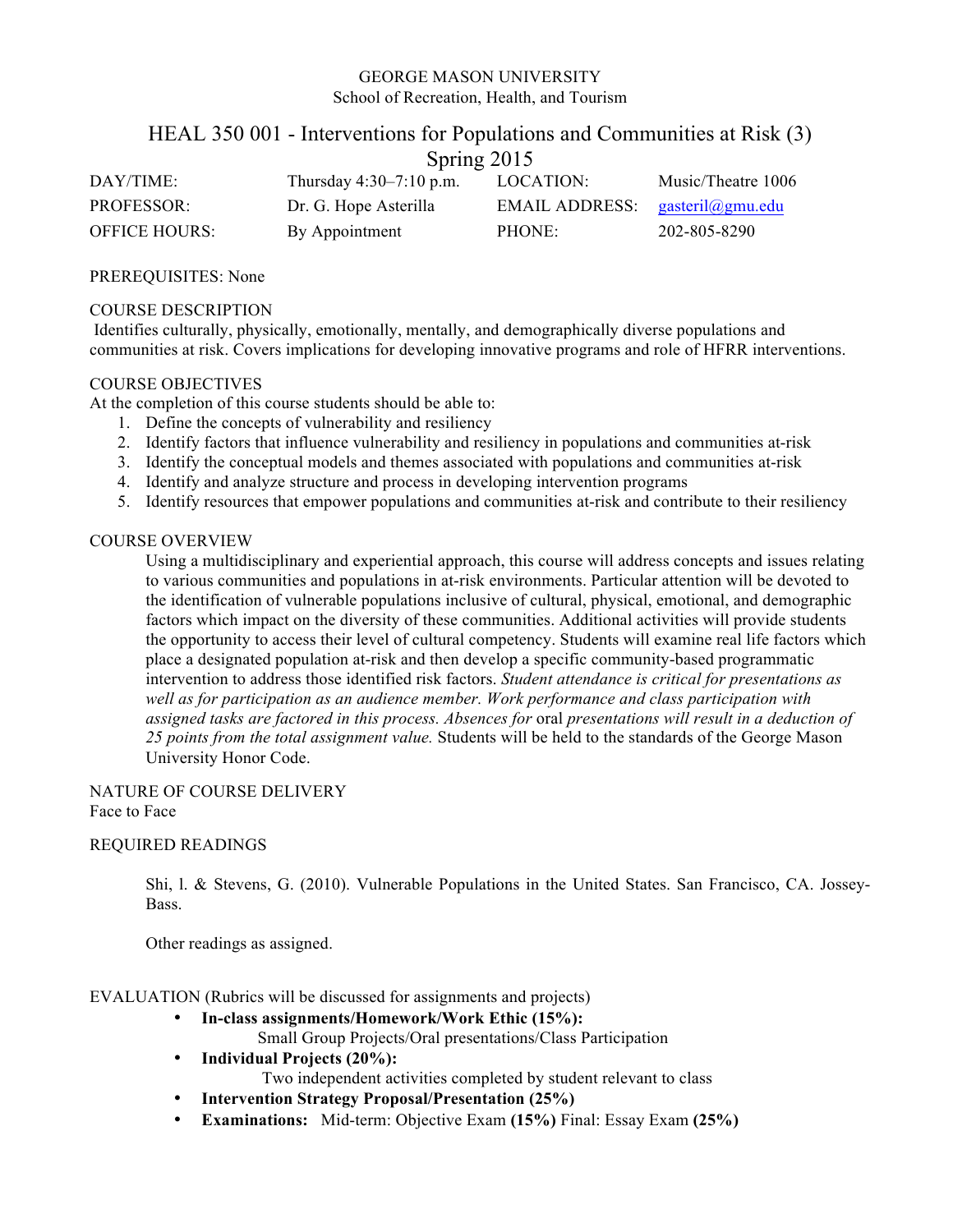# **Requirements**

- **In-Class Assignments/Homework/Work Ethic**: Students will work in small groups (e.g.Task Force) to facilitate understanding of various topics. In addition, student groups will present an oral review of assigned readings or studies to the class for discussion. *Student attendance is critical for presentations and for participation as an audience member. Work performance and class participation with assigned tasks are factored in this process.*
- *Collective in-class and homework assignments carry significant grade point value. Note: Absences for oral presentations will result in a deduction of 25 points from the total assignment value.*
- **Individual Projects**: Students will complete **two** individual projects. For the first project, all students must select and participate in **an approved new leisure activity** of his/her choice. This activity must have an organizational backing. For the second project, students will **interview an elder in their family**. Students will submit a **one-paged typed** summary, in correct format (see below) of *each* experience detailing (1) why they chose that activity (2) what they learned from it (3) how the activity was relevant to the class and its significance/connection to populations at risk. Student will share **the leisure activity and key interview points** with the class.
- **Correct format for assignments, unless otherwise stated is as follows:** *Times New Roman font with1.5 spacing.* **All submissions must have students full name with date and title of assignment. Multiple pages must be stapled upon submission.**
- **Intervention Strategy Proposal:** The purpose of this project is to provide students with exposure to community-based organizations that work with populations at-risk. Students will select an organization or program in which to analyze/observe for the semester. During this time students will interact with the organization and speak with its leadership to identify a gap in current services where an intervention may be helpful. (Ideally, this project should be supportive of your major course of study). Students will then complete a written *Plan of Action* from which will be developed a short-term, "do-able" intervention strategy appropriate for this audience. **This culminating intervention will be presented to the class in a five-eight minute oral presentation supported by a two-three page written proposal to be submitted.**
- **Independent Study Days:** Assignments in this class involve community-based interaction. Independent Study days provide students the opportunity to make appointments/observe their designated community organization during "regular" business hours in order to complete assigned projects and the Intervention Proposal. This out of class study is considered class time for project development, the result of which will be reflected in your submitted *Plan of Action.*
- **Examinations:** The midterm will be objective in format. The final exam will be in essay or case study format.

| $A = 94 - 100$  | $B_{+}$ = 88 - 89 | $C_{+}$ = 78 - 79 | $D = 60 - 69$ |
|-----------------|-------------------|-------------------|---------------|
| $A - = 90 - 93$ | $B = 84 - 87$     | $C = 74 - 77$     | $F = 0-59$    |
|                 | $B - = 80 - 83$   | $C_{-}$ = 70 - 73 |               |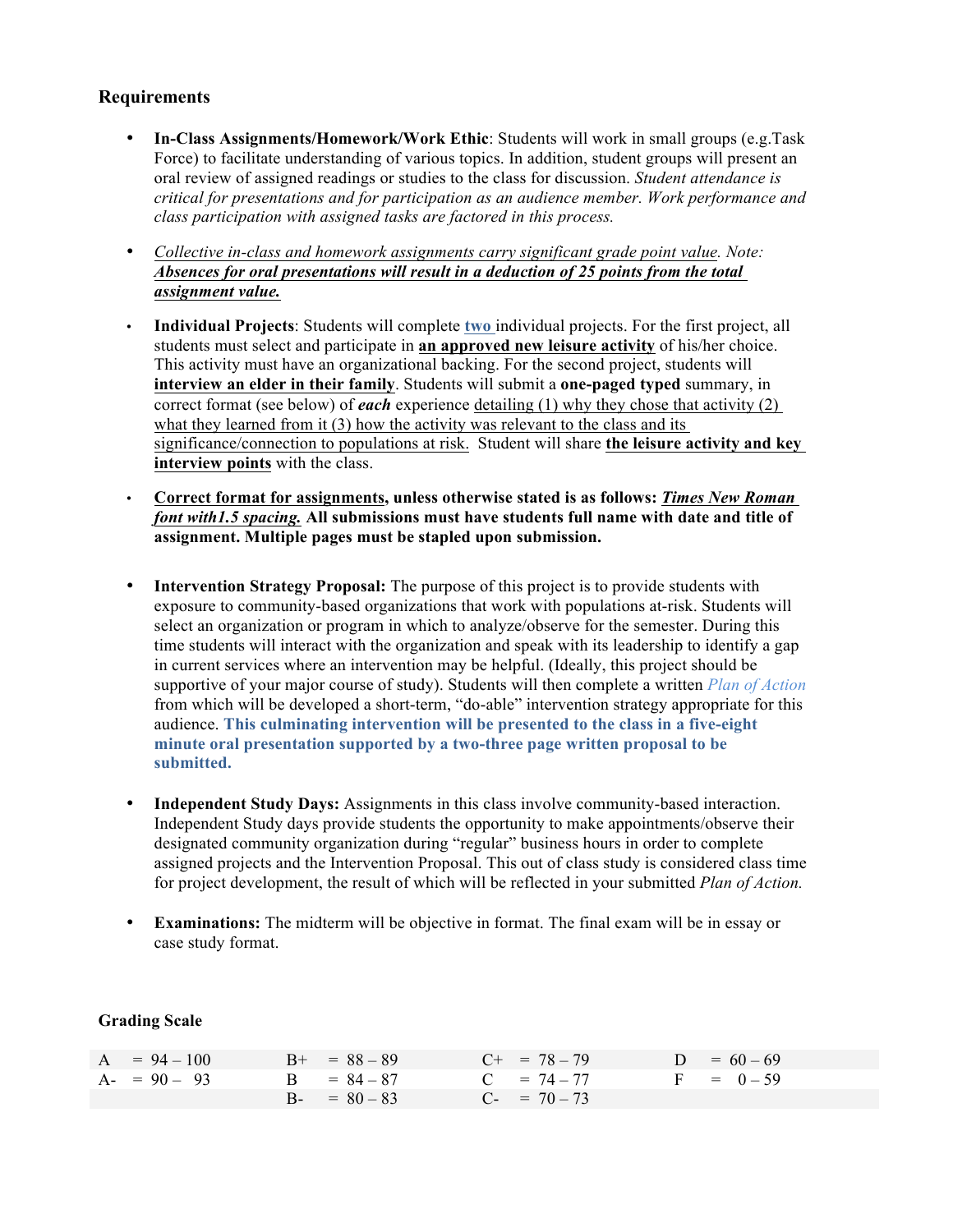# **NOTES:**

- **Inclement Weather:** Cancellation of classes due to weather will be announced by George Mason University. Students may be required to complete assignments for cancelled classes *virtually or through Blackboard* at the discretion of the instructor to maintain course flow.
- **Assignments/Grading/Extra Credit**: All assignments and presentations are due on the scheduled date. **All written assignments are to be typed.** Late assignments (including those provided by email after class) may be accepted at the discretion of the instructor but will be assessed a five-point penalty per day late (two day maximum). Assignments will **not be accepted** past original due date unless previously discussed. Any extenuating circumstances **must** be discussed with the instructor *prior* to the due date. Extra credit work will not be given in place of scheduled work assignments.
- **Blackboard:** Selected classroom materials, assignments, project templates and updates will be posted on Blackboard for a monitored time duration.
- **Absences**: Hand-outs or missed information are the student's responsibility to obtain.
- **Class Courtesy**: Please be mindful of your colleagues while in class. Please limit food intake to small snack items…**not meals**. Cell phones should be on vibrate or turned off and out of sight. *Please do not take or make calls while class is in session—this includes texting while in class.*
- Use of laptops in class must be for class purposes only.
- **Student Support Resources on Campus:** George Mason University has a number of academic support and other resources to facilitate student success. A list with descriptions of supportive services for student success can be found on the GMU website.
- **Students with disabilities**. Students who are on file with the Disability Support Service Office should bring the documentation to the professor at the first class session.
- **E-mail**: Questions for the Professor will be returned in as timely a manner as possible. Many times specific questions may be answered in an all-class response via email or Blackboard.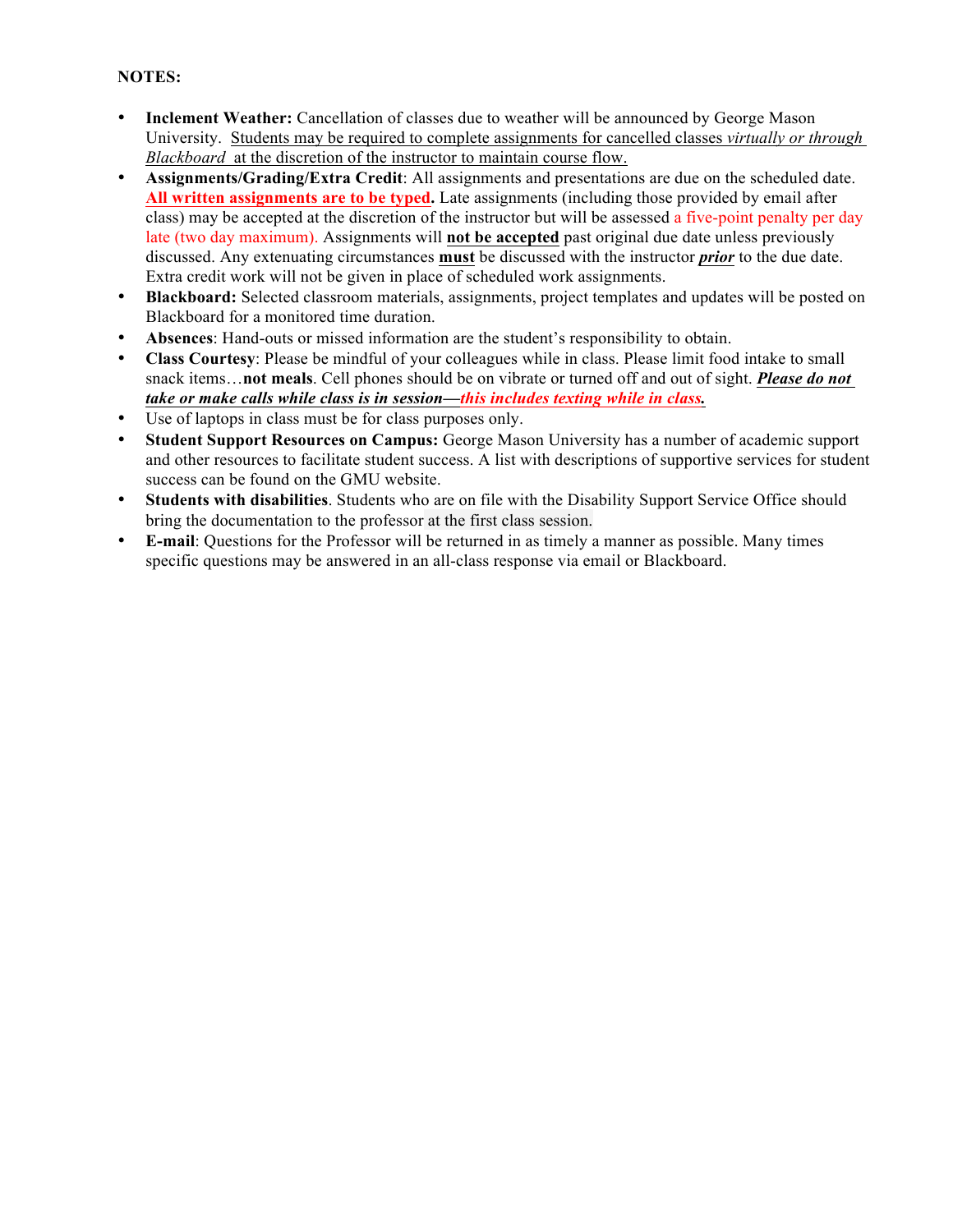## HEAL 350 001 – TENTATIVE COURSE SCHEDULE – Spring 2015 January 20, 2015 – May 14, 2015

*(Note: Instructor reserves the right to alter the schedule as necessary)*

| <b>DATE</b>        | $_{\rm F}$ , then actor reserves the right to uner the seneuate us necessary)<br><b>IN-CLASS DISCUSSION/TOPIC</b> | ASSIGNMENTS/HOMEWORK                                                    |
|--------------------|-------------------------------------------------------------------------------------------------------------------|-------------------------------------------------------------------------|
|                    | ٠<br>Overview of course, key assignments                                                                          | Homework due next class:                                                |
| <b>January 22</b>  | and projects                                                                                                      | 1. Identify an Individual Leisure Activity in                           |
|                    | Frameworks/Concepts of Vulnerability<br>٠                                                                         | which to participate                                                    |
|                    | and Resiliency                                                                                                    | Identify an organization/program of<br>2.                               |
|                    | Introduction: The Wellness Model/ The<br>٠                                                                        | interest that addresses a population at                                 |
|                    | Cultural & Linguistic Continuum                                                                                   | risk                                                                    |
| January 29*        | <b>Independent Study-Project</b><br>٠                                                                             | Homework due next class:                                                |
|                    | Development                                                                                                       | Essay Question (L. Shi, Page 218: #1)<br>$l_{\cdot}$                    |
|                    |                                                                                                                   | Leisure Activity and Intervention<br>2.                                 |
|                    |                                                                                                                   | Proposal Idea – (See BB)                                                |
| February 5         | Influence of Risk Factors/assigned<br>$\bullet$                                                                   | <b>Due Today:</b>                                                       |
|                    | readings                                                                                                          | <b>Essay Question #1</b><br>1.                                          |
|                    | Principles of and designing the<br>٠                                                                              | <b>Leisure Activity/Intervention Proposal</b><br>$\overline{2}$ .       |
|                    | <b>Intervention Proposal</b>                                                                                      | <b>Idea</b>                                                             |
|                    | <b>Cultural Competency Dimension</b><br>٠                                                                         |                                                                         |
|                    | Factors/Building Community                                                                                        |                                                                         |
|                    | In-class: Journal Article group work<br>٠                                                                         |                                                                         |
| <b>February 12</b> | In-class: Journal Group Work meeting<br>$\bullet$                                                                 | Homework Assignment: Visit the organization or                          |
|                    | Guest Speaker-ODIME*<br>$\bullet$                                                                                 | program of interest and begin to define your gap                        |
|                    |                                                                                                                   | in service for the <i>(Intervention Plan of Action)</i>                 |
| February 19*       | <b>Independent Study</b>                                                                                          | Upcoming: Don't forget to prepare handouts for                          |
|                    |                                                                                                                   | the Journal Article presentation                                        |
| <b>February 26</b> | <b>Group Presentations - Journal Article</b><br>٠                                                                 | <b>Due Today: Presentation handouts</b>                                 |
|                    | <b>Review and Discussion</b>                                                                                      |                                                                         |
|                    | <b>Midterm Review</b><br>٠                                                                                        | <b>Assignment: Study for Mid-term Exam</b>                              |
| March 5            | <b>Midterm Exam</b>                                                                                               | Due Today: Midterm Exam - In class                                      |
| <b>March 12</b>    | <b>Spring Break</b>                                                                                               | <b>Assignment due next class:</b>                                       |
|                    |                                                                                                                   | 1. Plan of Action form (typed)                                          |
|                    |                                                                                                                   | <b>Read Chapter 6: Resolving Disparity in</b><br>2.                     |
|                    |                                                                                                                   | the US                                                                  |
| March 19           | Resiliency and Social Support<br>$\bullet$                                                                        | Due Today: Plan of Action form for submission                           |
|                    | <b>Empowering Special Populations</b>                                                                             |                                                                         |
|                    | In-Class Activities: Task Force #1                                                                                | Homework Assignment: Finalize Independent                               |
|                    |                                                                                                                   | Projects for presentation next class                                    |
| March 26           | <b>Presentations: Independent Projects and</b>                                                                    | <b>Due Today: Individual Project Summaries</b>                          |
| April 2            | discussion                                                                                                        |                                                                         |
|                    | Independent Study-Project                                                                                         | Homework assignment: Review readings and<br>materials provided in class |
|                    | Development<br>$\blacksquare$                                                                                     |                                                                         |
| April 9            | Tying it Together: Professional Roles<br>٠                                                                        | <b>Upcoming:</b> Complete tasks associated with final                   |
|                    | Community Focused Approaches to<br>Vulnerability                                                                  | preparation of Intervention Proposal                                    |
|                    | In-class Activities: Task Force #2<br>٠                                                                           |                                                                         |
| April 16           | Independent Study<br>٠                                                                                            | <b>Homework assignment:</b> Completion of                               |
|                    |                                                                                                                   | <b>Intervention Proposal</b>                                            |
| April 23           | <b>Intervention Proposal Presentations</b>                                                                        | <b>Due Today: Oral Presentations and</b>                                |
|                    | <b>Proposal Selection Activity</b>                                                                                | <b>Intervention Proposal submission</b>                                 |
| <b>April 30</b>    | <b>Future Directions</b>                                                                                          | <b>Due Today: Attendance and participation</b>                          |
|                    | <b>Intervention Proposal Selection Results</b>                                                                    |                                                                         |
|                    | <b>Final Exam Review</b>                                                                                          |                                                                         |
| May 7              | Final Exam                                                                                                        |                                                                         |
|                    |                                                                                                                   |                                                                         |